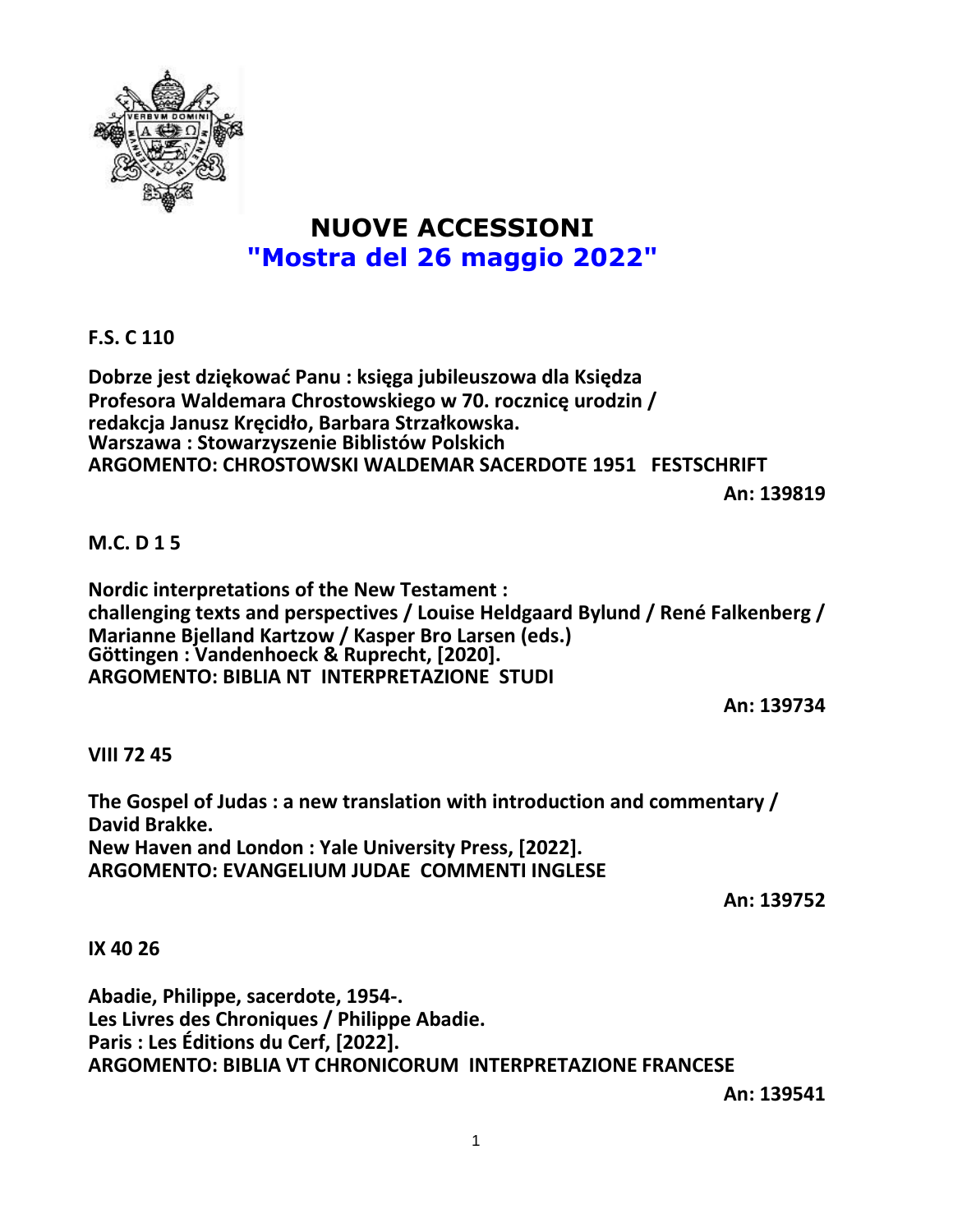**VIII 37 2**

**Culpepper, R. Alan, 1946-. Matthew : a commentary / R. Alan Culpepper. Louisville, Kentucky : Westminster John Knox Press, 2021. ARGOMENTO: BIBLIA NT MATTHAEUS COMMENTI INGLESE**

**An: 139512**

## **M.C. F 2 73**

**Galdeano Galdeano, Iranzu, 1974-. «Mira que envío mi mensajero delante de ti...» : la caracterización narrativa de Juan Bautista en el evangelio según Marcos / Iranzu Galdeano Galdeano. Estella (Navarra) : Editorial Verbo Divino, [2019]. ARGOMENTO: IOHANNES BAPTISTA S**

**ARGOMENTO: BIBLIA NT MARCUS INTERPRETAZIONE SPAGNOLO**

**An: 139878**

**XXV 55 87.1**

**Grand Egyptian Museum (Giza). Catalogue of late and Ptolemaic period anthropoid sarcophagi in the Grand Egyptian Museum / Christian Leitz, Zeinab Mahrous and Tarek Tawfik (editors) ; Noura Aboda [e altri 7] ; with photos by Ahmed Amin . Cairo : Ministry of Antiquities, 2018. ARGOMENTO: GRAND EGYPTIAN MUSEUM GIZA CATALOGHI ARGOMENTO: EGITTO ANTICO SARCOFAGI TESTI**

**ARGOMENTO: EGITTO ANTICO STORIA 332 30 AC**

**ARGOMENTO: EGITTO ANTICO TOMBE**

**An: 139611**

**M.C. C 95 302**

**International Colloquium for Origen Studies (12 :, 2017 : Gerusalemme). Origeniana duodecima : Origen's legacy in the Holy Land - a tale of three cities: Jerusalem, Caesarea and Bethlehem : proceedings of 12th International Origen Congress, Jerusalem, 25-29 June 2017 / edited by Brouria Bitton-Ashkelony [e altri 4]. Leuven ; Paris ; Bristol, CT : Peeters, 2019. ARGOMENTO: ORIGENES 184 253 STUDI ARGOMENTO: ISRAELE ANTICO GEOGRAFIA ARGOMENTO: ORIGENES 184 253 INFLUENZA**